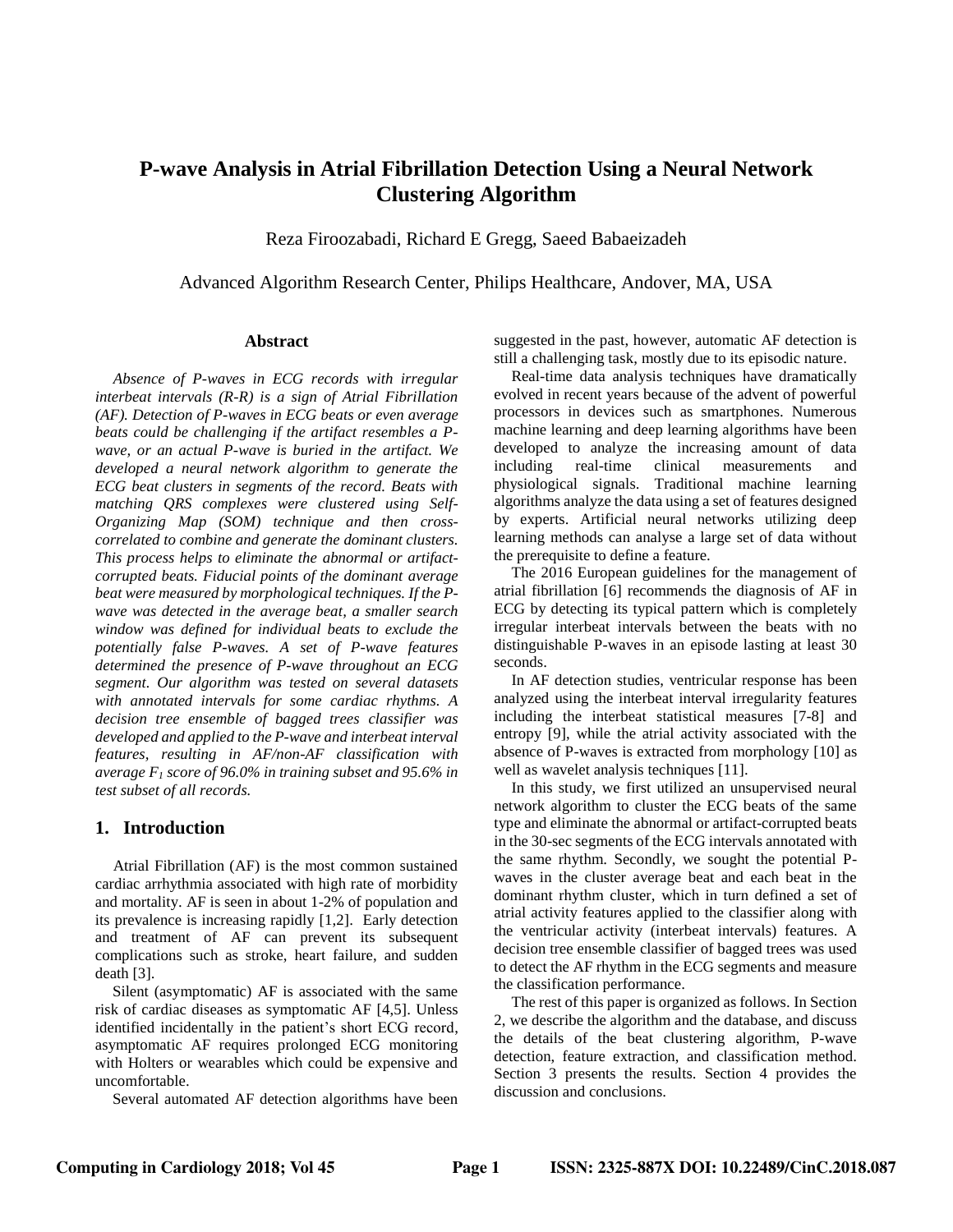### **2. Method and Material**

### **2.1. Algorithm**

In this subsection, we first explain our unsupervised neural network algorithm, generating clusters of ECG beats, and find dominant combined clusters. We will then present our morphological P-wave detection technique which seeks the P-wave fiducial points in the average beat and every beat in the dominant cluster. A set of P-wave features are then defined along with the NN interval features. Last step is AF classification of the segments using a decision tree ensemble of bagged trees.

### **2.1.1. Beat Clustering**

We split the datasets of ECG records with expertannotated rhythm intervals into 30-sec non-overlapping segments to generate a database of known cardiac rhythms with fixed length. The intervals shorter than 30 seconds were discarded. Using our QRS peak detection algorithm, we identified the QRS peaks in the 30-sec ECG segments to form a set of beats aligned at their QRS peaks.

We used a Self-Organizing Map (SOM) [12] neural network algorithm to cluster the aligned ECG beats with matching QRS complexes in Matlab. A 3×3 network of clusters was generated with each neuron containing a set of matched beats. Figure 1 shows an example of generating QRS-matched beat clusters corresponding to the neurons in the SOM network. Figure 2(a) shows the topology of SOM network of neurons (sample hits) in the same example with the number of matched beats on each neuron. Figure 2(b) shows the SOM neighbor distance map of the example where the direct neighbor connections are shown by lines between neurons. The color of the patches containing the connecting lines is proportional to the weight vector distance between adjacent neurons. Darker colors represent larger distances. Groups of similar neurons (beat clusters) are bonded by light patches, separated by darker patches from other groups of neurons.

Dominant cluster (with highest number of beats) was merged with other clusters if high correlation was measured between their average beats. In Figures 1 and 2(a), cluster 5 had the highest number of beats and high correlation with clusters 3, 6, 7, 8, and 9. The method was applied to remaining clusters to find the secondary dominant cluster (cluster 1 in this example). The merged dominant cluster with non-ectopic rhythm was selected for further analysis. Using this approach, artifact-corrupted and abnormal beats were automatically excluded from the dominant cluster. Figure 3 shows (a) the dominant and (b) the subordinate average beats.

### **2.1.2. P-wave Detection**

Fiducial points of the dominant average beat were

measured by morphological techniques after smoothing slightly by a moving average filter. R-wave peak was already found by our QRS detector. Q peak (if available) and  $Q<sub>o</sub>$  (QRS onset) were determined by maximum vertical distance method.  $P_p$  (P-wave peak), if available, was then identified as the positive or negative prominent peak in a search window, then  $P_0$  and  $P_e$  (P-wave onset and end, respectively) were found by maximum vertical distance method with  $P_p$  at one end of the search line. Figure 4 shows an example of our P-wave detection method.



Figure 1. An example of clustering the beats by QRS matching and merging the highly-correlated cluster.



Figure 2. (a) Network topology, and (b) SOM neighbor distance map for the clusters in the example of Figure 1.



Figure 3. (a) Dominant average beat after merging similar clusters, (b) subordinate average beat from a single PVC.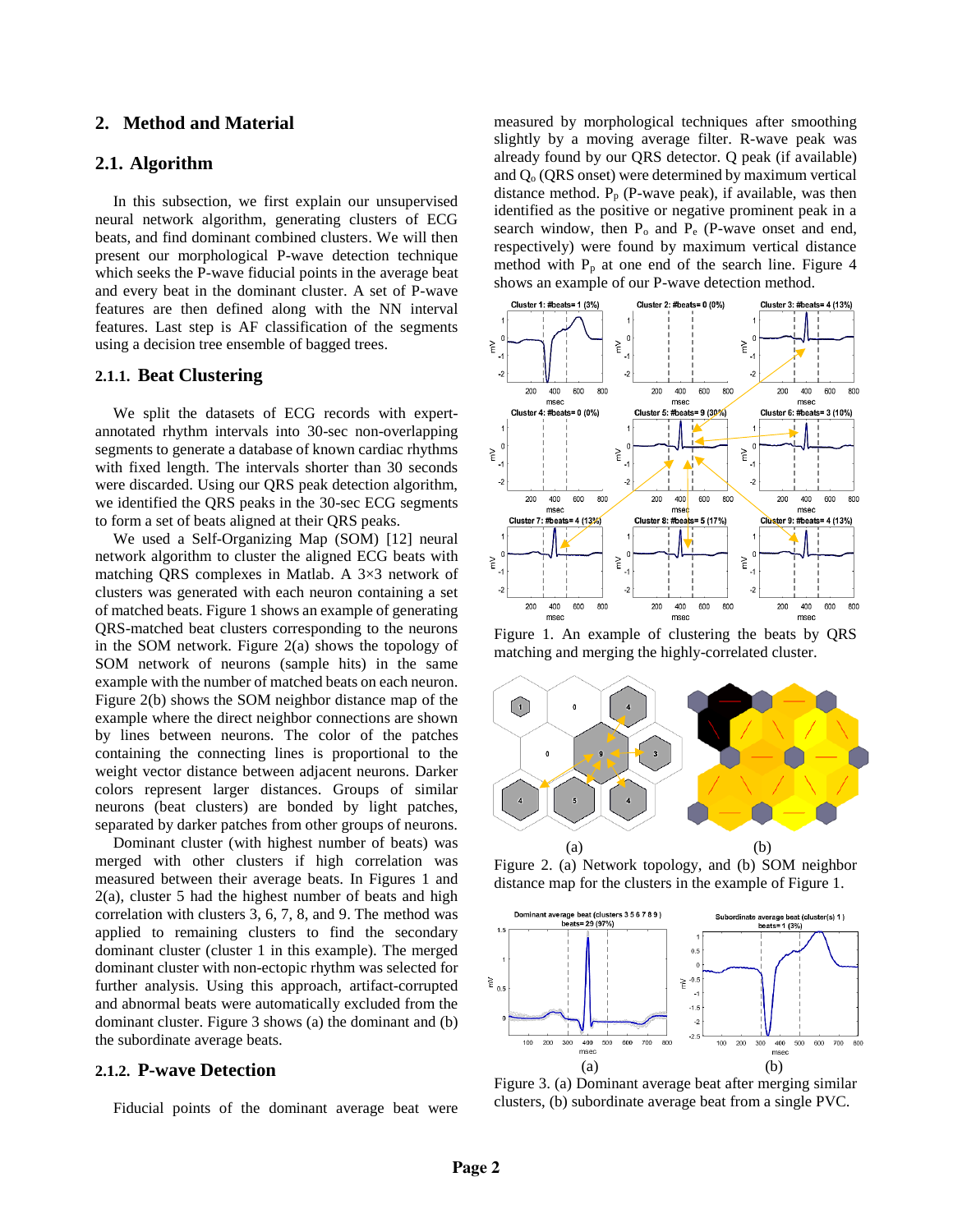

Figure 4. An example of our P-wave detection method.

To find a peak in each beat in the dominant cluster, the same technique is applied, however, for an existing P-wave in the dominant average beat, the algorithm will apply a smaller peak search window which helps to exclude the potentially false P-waves.

## **2.1.3. Feature Extraction**

The atrial activity features are associated with presence or absence of consistent P-waves in 30-sec segments of ECG recording while the ventricular response features define irregularity of the beats.

#### *Atrial activity features (n=12):*

- Mean and standard deviation of the following measures within the segment: PR interval, P-wave duration, P-wave onset-peak duration, P-wave amplitude (peak-onset)
- Number of P-waves detected in segment
- Presence/absence of potential P-wave in average beat
- Mean and standard deviation of the correlation of Pwaves in average beat with each beat in the segment.

*Ventricular response features (n=12):*

• Median, standard deviation, sample entropy, and Shannon entropy of each of the following measures: NN intervals, absolute value of the differences of the NN intervals, absolute value of the second differences of the NN intervals.

### **2.1.4. Classifier**

Classification was performed between AF records and non-AF records including normal sinus rhythm (NSR) and some P-wave-bearing arrhythmias such as sinus bradycardia (SB), LBBB, RBBB, and ectopic rhythms (bigeminy and trigeminy) with normal beats used in the feature extraction.

We designed a decision tree ensemble classifier with bootstrap aggregation (bagging) with 50 decision trees. Positive event was the AF rhythm detection in segments. Each rhythm class in each database was randomly split into

80% training data and 20% test data. We used 5-fold crossvalidation for performance evaluation of the training data. Feature importance was evaluated in the training data.

### **2.2. Database**

Our algorithm was tested on several datasets with annotated intervals for some cardiac rhythms. Each 30-sec segment in these intervals was resampled to 1000 Hz. Only the first lead was used in a multi-lead record.

The first dataset was PhysioNet MIT-BIH Arrhythmia database [13,14] including long recordings from 48 patients, originally sampled at 360 Hz. The second dataset was the European ST-T Database [15,16], collected from 79 ambulatory patients with a sample rate of 250 Hz. The third dataset was the AHA database with 154 recordings recorded at 250 Hz [17]. The fourth dataset was the PhysioNet/CinC Challenge 2017 training dataset [18] collected from AliveCor ECG recording devices, consisting of 8,528 ECG recordings from 9 to 60 seconds in length at the original sample rate of 300 Hz. We excluded the 'others' and 'noisy' classes of the challenge dataset as they did not fit in our AF/non-AF classification. Table 1 shows the number of segments in each rhythm class for all datasets.

Table 1. Number of the 30-sec segments for each annotated rhythm in the datasets

|        |            |             |             | Dataset            |                |                          |                |  |
|--------|------------|-------------|-------------|--------------------|----------------|--------------------------|----------------|--|
| Rhythm |            |             |             | MIT-<br><b>BIH</b> | European       | <b>AHA</b>               | CinC<br>2017   |  |
| AF     |            |             |             | 223                | 28             |                          | 744            |  |
| Non-AF |            |             | <b>SR</b>   | 1,577              | ٠              |                          | 4,967          |  |
|        | Arrhythmia |             | <b>SB</b>   | 60                 | 29             | $\overline{a}$           | $\overline{a}$ |  |
|        |            |             | <b>LBBB</b> | 15                 | ٠              |                          |                |  |
|        |            | <b>RBBB</b> |             | 5                  | ٠              | $\overline{\phantom{a}}$ |                |  |
|        |            | Ectopic     | Bigeminy    | 26                 | 1              | 342                      |                |  |
|        |            |             | Trigeminy   | 12                 | $\overline{c}$ | 108                      |                |  |

### **3. Results**

Different combinations of rhythm classes and datasets were tested using our AF/non-AF classifier. Training performance was evaluated by a 5-fold cross-validation on 80% of all data, while test performance was measured on the remaining 20%. Table 2 shows the training and test classifier performance for the combination of MIT-BIH, European, and AHA datasets, versus the CinC challenge 2017 dataset, as well as all datasets combined.

Assessment of the important features shows that in the CinC challenge 2017 dataset, ventricular response features were more important, leading with the Shannon entropy of the differences of NN intervals. Atrial activity features were more important in the group of the other three datasets with P-wave amplitude as the most important feature. Shannon entropy of differences of the NN intervals